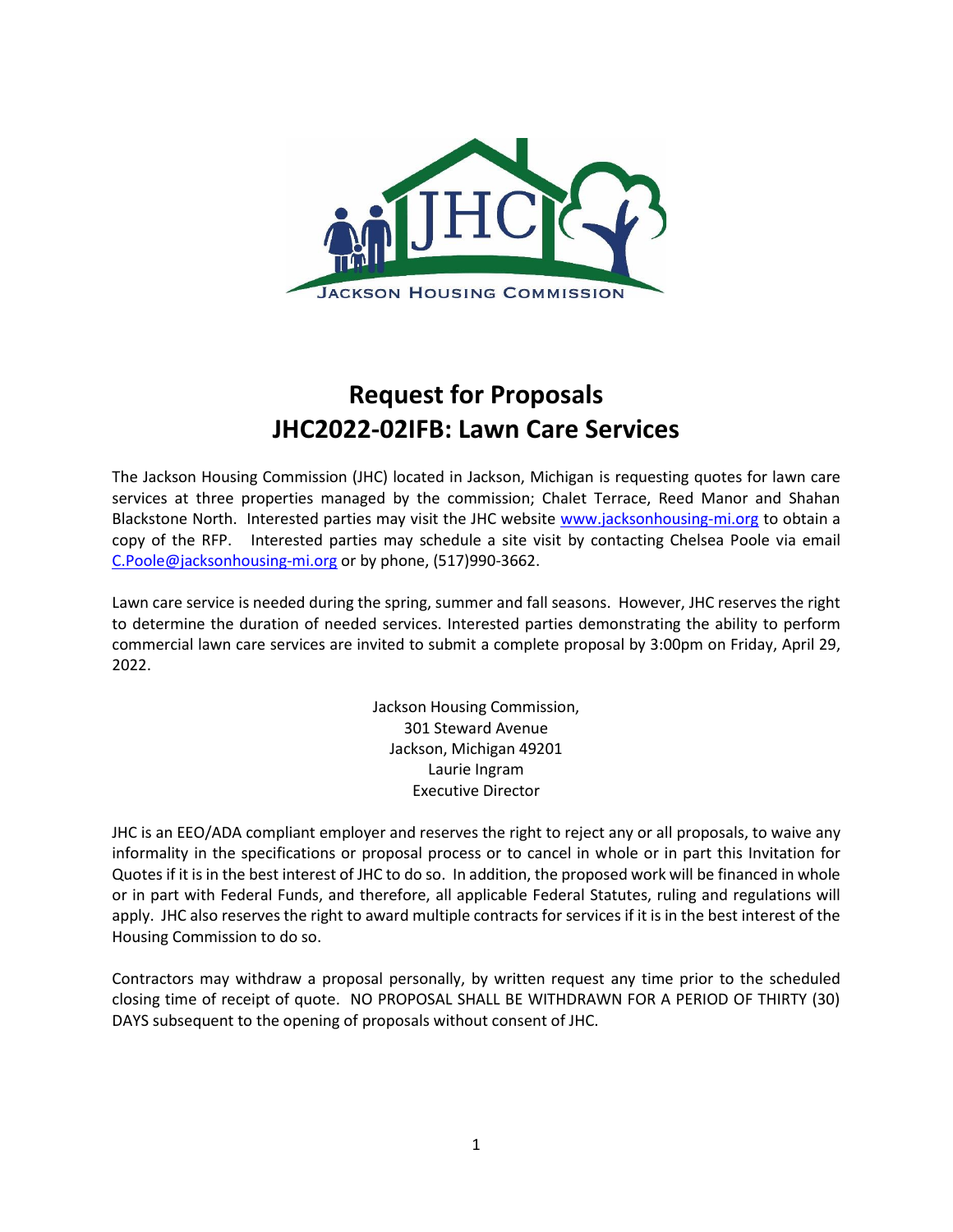#### **Request for Services**

The Jackson Housing Commission located in Jackson, Michigan manages three public housing properties; Chalet Terrace, Reed Manor and Shahan Blackstone North. The objective of this solicitation is to acquire lawn care services to maintain esthetically pleasing, manicured lawns at all JHC properties. Services are needed once a week during the hours of 8:00am and 3:30pm, Monday thru Friday. However, JHC reserves the right to determine schedule based on weather conditions.

Successful bidders must complete the work during the given time frame and supply trained persons to perform lawn services. Therefore, the successful bidder is responsible for their employment, uniform identification and conduct while on the premises of the Jackson Housing Commission. The contractor will also provide all equipment to perform lawn services, as well as, the necessary supplies to dispose of clippings and other debris from the grounds.

#### **Scope of Work**

The Jackson Housing Commission (JHC) requires the contractor to submit a schedule of services being performed at the time of signing a contract. However, JHC reserves the right to determine the dates and times services should be rendered by the Contractor.

The Jackson Housing Commission (JHC) will use standard guidelines to determine if a site will require service in a given week. The desired standard for grass to be maintained is  $2 \frac{1}{2}$  – 3  $\frac{1}{2}$  in height. Grasses should never exceed 4 inches in height or be cut below 2" in height. If, during the term of the contract, grounds are browned due to excessive heat and drought conditions, grass cutting services shall cease until favorable conditions return. Therefore, the Contractor will contact the JHC at least twenty-four hours prior to scheduled services to confirm if services are needed for the given week. As a result of services not being rendered, the JHC should not be billed for services during the given time period. If the JHC disputes a bill for services during a period in which services should have been withheld, the JHC will withhold payment for services.

The JHC will regard standard expectations for rendered services. Prior to providing cutting services, all debris including and not limited to paper, plastics, bottles and all types of garbage must be cleared from the grounds. Trimming around all trees, shrubs, boulders, curbs, poles, patios and the perimeter of all buildings or structures is required each time lawns are cut. It is also expected that the Contractor will not trample or crush flowers, shrubs or bushes in landscaping beds or blow mulch out of landscaping beds. Mechanical edging should be completed twice within the contract year and maintained by trimming. Immediately following services grass clippings must be cleared from sidewalks, patios, porches, drives and, parking areas. If at any time, after cutting, clippings should be left in visible clump this excess must be removed immediately to prevent damage to that area of the lawn. It is expected that services will not cause damage to siding or any other aspects of the properties' building structure.

## **Evaluation Criteria**

The following criteria will be used to evaluate the proposals:

- Business Profile
- Price Reasonableness
- Reference Letters (Three letters required)
- Demonstrated successful past performance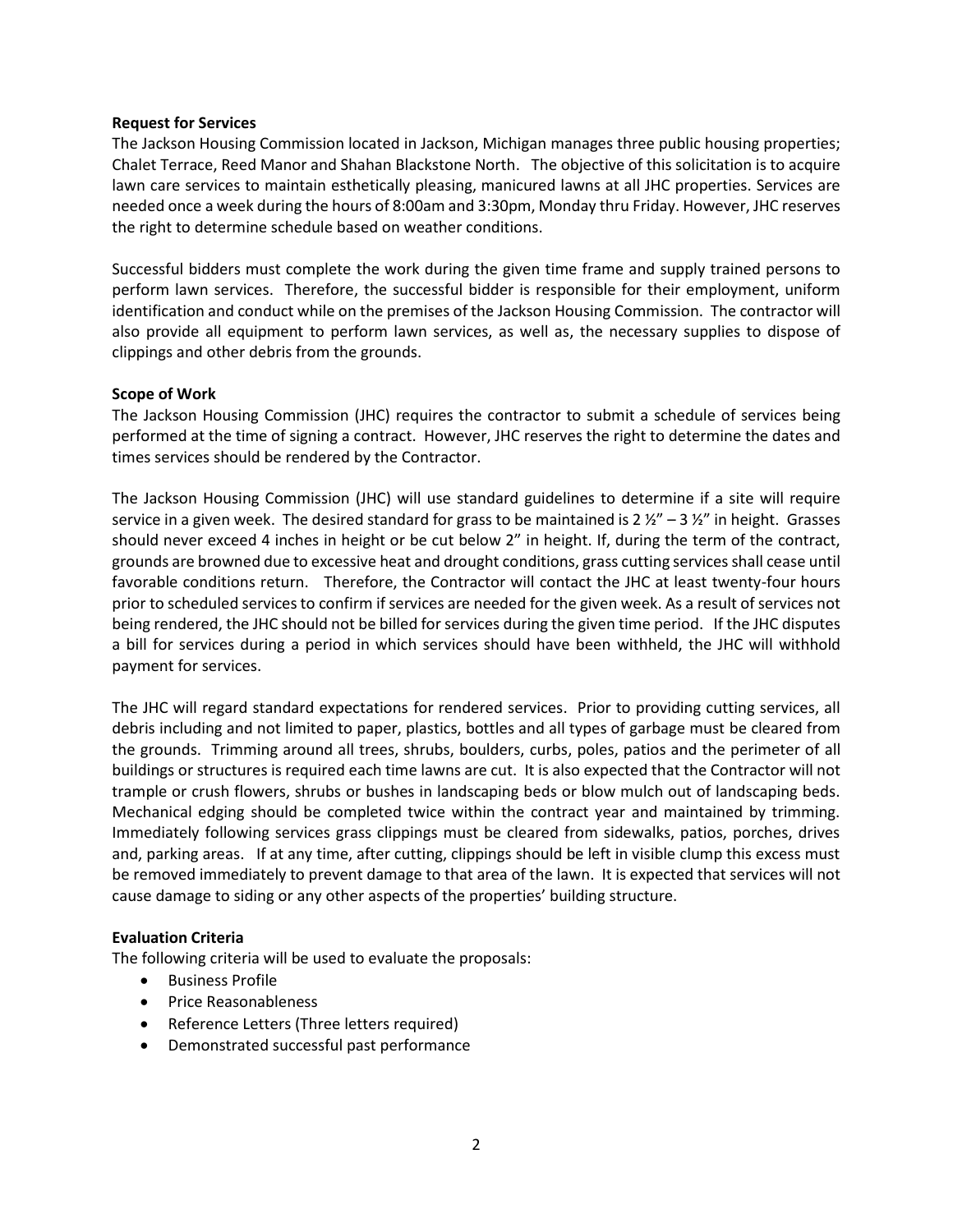## **Contract Clause**

The contract will be awarded to the company submitting the most competitive proposal that includes price, qualifications and responsive service, and meets all the requirements and specifications. However, the JHC may terminate this contract in whole, or in part, whenever the Executive Director/Contracting Officer determines that such termination is in the best interest of the JHC. If the Contractor does not perform the services specified herein to the satisfaction of JHC, the Commission reserves the right to cancel the contract at any time for cause, by giving at least fifteen (15) days written notice of the intent to cancel this contract. The contract is for the 2022 Spring/Summer season estimated to run from May-October2022. However, the contract may be renewed for one, subsequent season, 2023 Spring/Summer season estimated May-October 2023. Therefore, if circumstances warrant a termination of service the vendor will receive a Notice of Termination Letter specifying the extent to which the performance of the work under the contract is terminated, and the date upon which such termination becomes effective

#### **INSURANCE**

The Contractor shall provide, at its own expense, and keep in full force during the term of this Service Agreement, Comprehensive, Automobile Liability Insurance and Workers' Compensation as follows:

- a) Automobile Liability on owned and non-owned motor vehicles used in connection with this Agreement and shall contain a limit of bodily injury of at least \$500,000 per person and a total limit per occurrence of at least \$500,000 and property damage limit of \$500,000 per accident.
- b) Commercial General Liability with a combined single limit for bodily injury of not less than \$1,000,000 injury and \$500,000 property damage per occurrence to protect the Contractor against claim for bodily injury or death and damage to the property of others.
- c) Workers Compensation shall be maintained in accordance with the State of Michigan requirements.

## **INVOICING**

Weekly invoices should detail the cost per service performed. A separate statement for each site (properly identified) is required for JHC's accounting purposes. Invoices will be paid by JHC within fifteen working days of receipt.